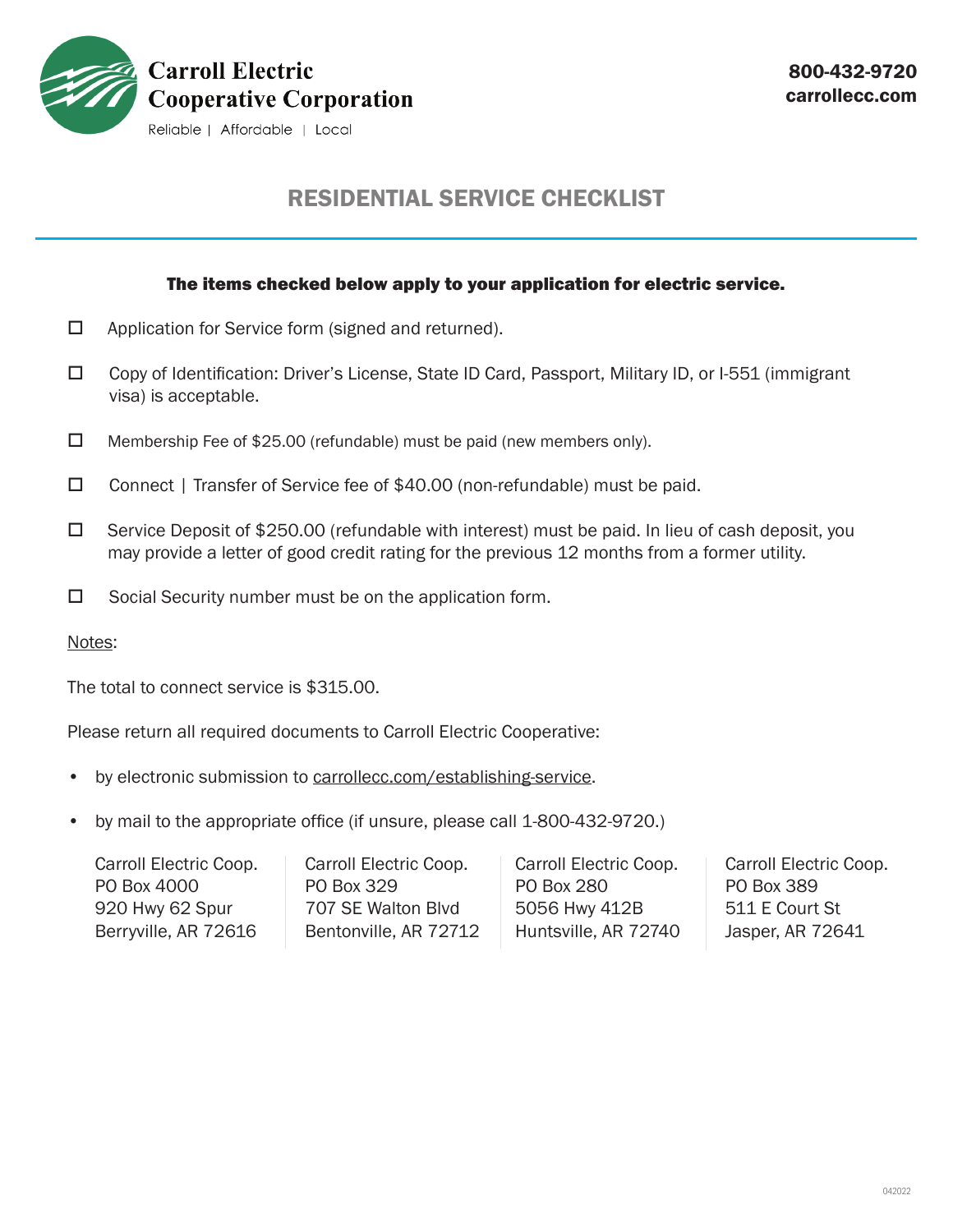

CECC USE ONLY

Member Sep. Member No.

Account Location No.

## RESIDENTIAL APPLICATION FOR SERVICE

| <b>Application Date</b>                                                                                                                                                                   | Requested Service Start Date                                                                                                         |                                |                        | Service Location Physical Address (Street, City, State, Zip)                                                                                                                                                                                                                                                   |                                  | Apt. / Suite                                                                                                                                                                                                                                                                                                                                                                                    |
|-------------------------------------------------------------------------------------------------------------------------------------------------------------------------------------------|--------------------------------------------------------------------------------------------------------------------------------------|--------------------------------|------------------------|----------------------------------------------------------------------------------------------------------------------------------------------------------------------------------------------------------------------------------------------------------------------------------------------------------------|----------------------------------|-------------------------------------------------------------------------------------------------------------------------------------------------------------------------------------------------------------------------------------------------------------------------------------------------------------------------------------------------------------------------------------------------|
| Date of Birth<br>Applicant Name (Last, First, Middle)                                                                                                                                     |                                                                                                                                      |                                |                        | Co-Applicant Name (Last, First, Middle)                                                                                                                                                                                                                                                                        |                                  | Date of Birth                                                                                                                                                                                                                                                                                                                                                                                   |
| <b>Social Security Number</b><br>ID No. (Driver's License, State ID, Military ID, Passport, or I-551)                                                                                     |                                                                                                                                      |                                |                        | <b>Social Security Number</b>                                                                                                                                                                                                                                                                                  |                                  | ID No. (Driver's License, State ID, Military ID, Passport, or I-551)                                                                                                                                                                                                                                                                                                                            |
| Primary Phone Number                                                                                                                                                                      |                                                                                                                                      | <b>Additional Phone Number</b> |                        | Primary Phone Number                                                                                                                                                                                                                                                                                           |                                  | <b>Additional Phone Number</b>                                                                                                                                                                                                                                                                                                                                                                  |
| Place of Employment                                                                                                                                                                       |                                                                                                                                      |                                | Work Phone Number      | Place of Employment                                                                                                                                                                                                                                                                                            |                                  | Work Phone Number                                                                                                                                                                                                                                                                                                                                                                               |
| Email address                                                                                                                                                                             |                                                                                                                                      |                                |                        | Email address                                                                                                                                                                                                                                                                                                  |                                  |                                                                                                                                                                                                                                                                                                                                                                                                 |
| Has there ever been electric service at this location?<br>Yes<br>Does this property have multiple meters?                                                                                 | No (Complete New Construction section on page 2.)                                                                                    | Yes                            | $l$ am $a(n)$ :<br>No  | Owner<br>Tenant<br>Landlord                                                                                                                                                                                                                                                                                    | Landlord's Name<br>Tenant's Name |                                                                                                                                                                                                                                                                                                                                                                                                 |
| Billing Address (City, State, Zip)                                                                                                                                                        |                                                                                                                                      |                                |                        | Previous Address (City, State, Zip)                                                                                                                                                                                                                                                                            |                                  |                                                                                                                                                                                                                                                                                                                                                                                                 |
| If there is a <b>SECURITY LIGHT</b> at this<br>Age 65 or Older<br>Mark the box(es) if<br>location, would you like to keep it?<br>your account should<br>be marked as:<br><b>No</b><br>Yes |                                                                                                                                      |                                |                        | Handicapped (Doctor's certification required - certification from a physician,<br>licensed psychologist, by the United States Veteran's Administration, the Social<br>Security Administration, the Arkansas Department of Human Services, the<br>Arkansas State Hospital, or a licensed mental health center.) |                                  |                                                                                                                                                                                                                                                                                                                                                                                                 |
| <b>eSERVICES</b>                                                                                                                                                                          | Please enroll me in eBILLING<br>Must establish myAccount ID and password to view bills.<br>See myaccount.carrollecc.com for details. |                                | eBilling email address |                                                                                                                                                                                                                                                                                                                |                                  |                                                                                                                                                                                                                                                                                                                                                                                                 |
|                                                                                                                                                                                           | Please enroll me in eDRAFT<br>carrollecc.com or by calling 1-800-432-9720.                                                           |                                |                        |                                                                                                                                                                                                                                                                                                                |                                  | I authorize Carroll Electric to electronically debit my account monthly, for the amount stated on my bill(s) and if necessary, electronically credit my account to correct erroneous debits.<br>I understand this authorization remains in full force and effect until I notify Carroll Electric in writing, at least five days before the due date. Cancellation instructions are available at |
| $\Box$ Checking<br>$\Box$ Savings                                                                                                                                                         | Name(s) on Bank Account                                                                                                              |                                |                        | <b>Bank Name</b>                                                                                                                                                                                                                                                                                               | Bank City, State                 |                                                                                                                                                                                                                                                                                                                                                                                                 |
| Bank Routing Number (max 9 numbers)                                                                                                                                                       |                                                                                                                                      |                                |                        | Bank Account Number (max 15 numbers)                                                                                                                                                                                                                                                                           |                                  |                                                                                                                                                                                                                                                                                                                                                                                                 |

 $\Box$  Use the information above to electronically debit my exisiting accounts (existing members only.)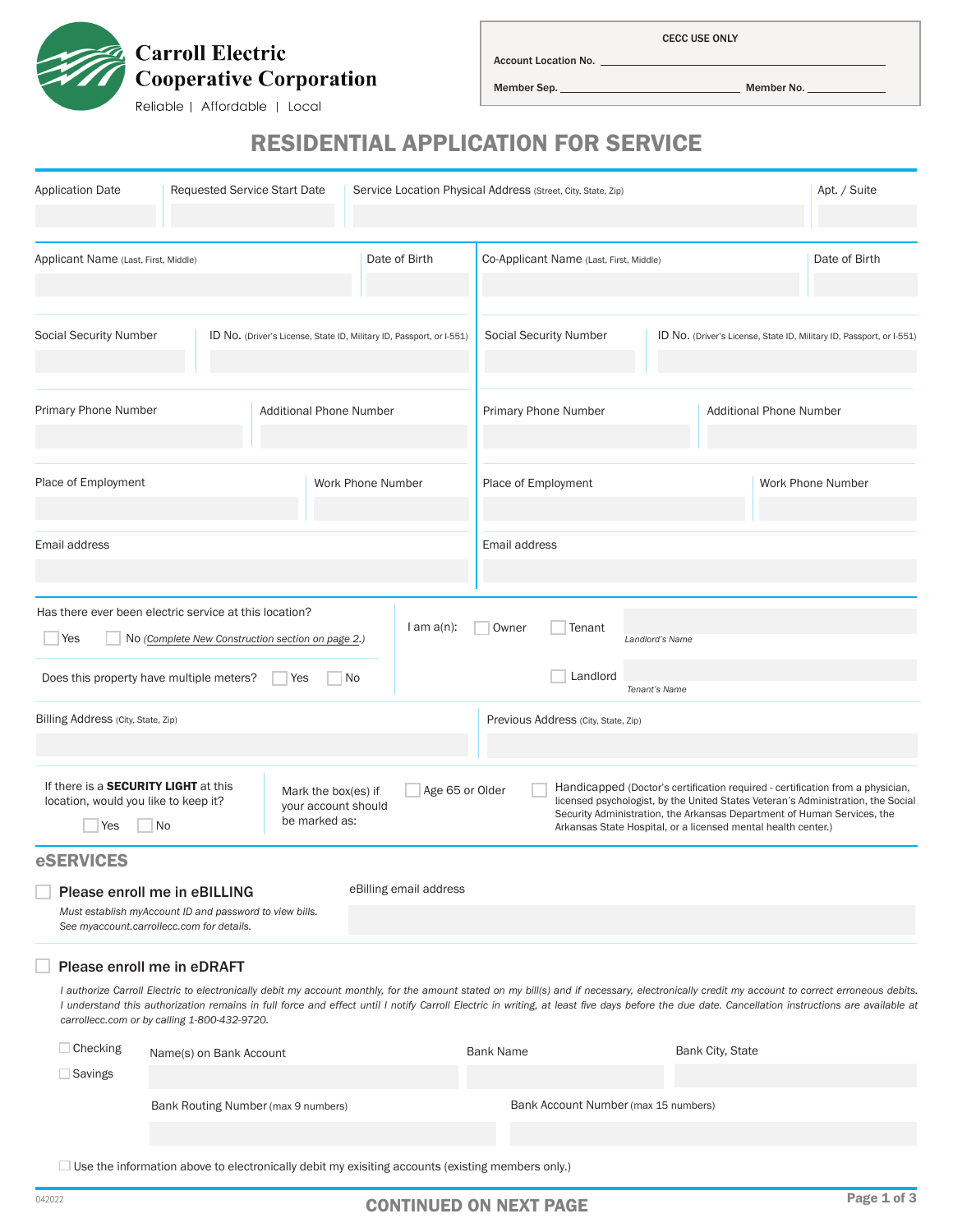## COMPLETE THIS PAGE ONLY IF APPLYING FOR SERVICE AT A NEW CONSTRUCTION SITE

| Property Description (Lot, Block, Phase, Subdivision, etc.)            |                                                                   |                                                                                                                                                                      |                                           |
|------------------------------------------------------------------------|-------------------------------------------------------------------|----------------------------------------------------------------------------------------------------------------------------------------------------------------------|-------------------------------------------|
| What type of structure will this serve? (House, shop, boat dock, etc.) | <b>Sanitation System</b><br><b>Sanitary Sewer</b><br>Septic<br>No | Is the following installed at this site? If No, additional costs will apply for an unqualified load.<br><b>Pressurized Water System</b><br>City<br>Well<br><b>No</b> | <b>Permanent Foundation</b><br>Yes<br>No. |

#### To add a new Security Light, please refer to the information below:

 $\Box$  I would like to have (a) security light(s) installed at my new service location and agree to pay the \$50.00 light connect fee(s) and the associated monthly service fee(s). Carroll Electric offers the following light for residential use:

• LED - Standard Residential Wattage - \$10.30

## Carroll Electric's standard pedestal installation provides the following options (please select a meter base package):

## □ 200 AMP Meter Base - \$267.23

- Turnkey Installation (signed release form required)
- 200-amp main breaker
- 20-amp circuit breaker
- GFCI outlet
- Slip joint for permanent power

#### □ 400 AMP Meter Base - \$941.00

- Turnkey Installation (signed release form required)
- Two 200-amp main breakers
- 20-amp circuit breaker
- GFCI outlet
- Slip joints (2) for permanent power

## Meter Base Package Release

I hereby acknowledge receipt of and accept full ownership of the described material(s) from Carroll Electric Cooperative Corporation (the "Cooperative") upon the following terms and conditions:

Upon installation by the Cooperative. I assume full responsibility and control of all material(s) obtained hereunder. Any costs for repair, replacement, or removal of the material(s) shall be at my expense. I understand that a licensed electrician should be the only party who repairs, replaces, or removes the materials. If the materials are installed in an area where an official inspection is required by any government agency, or any county, city, or other controlling entity, I agree that I am completely responsible for having the materials and/or installation inspected by an appropriate expert. The Cooperative will work with all local inspection offices to ensure a proper installation.

I agree to indemnify and save and hold the Cooperative harmless from any liability from any cause whatsoever that might be claimed by me, any subsequent owner, or any person or entity, claiming damages by virtue of or in any manner arising out of a defect in the material(s), the use or condition of the material(s), or any other function or circumstances relating to the material(s). In the event any legal action is brought against the Cooperative by any party for any reason regarding a defect in the material(s), the use or condition of the material(s), or any other function or circumstances relating to the material(s), the undersigned agrees to reimburse the Cooperative for any and all costs, charges, expenses, judgments, or otherwise, together with its attorney's fees and costs, to investigate and/or defend such claims.

| Applicant Signature: _  | Date: |
|-------------------------|-------|
|                         |       |
| Co-Applicant Signature: | Date: |